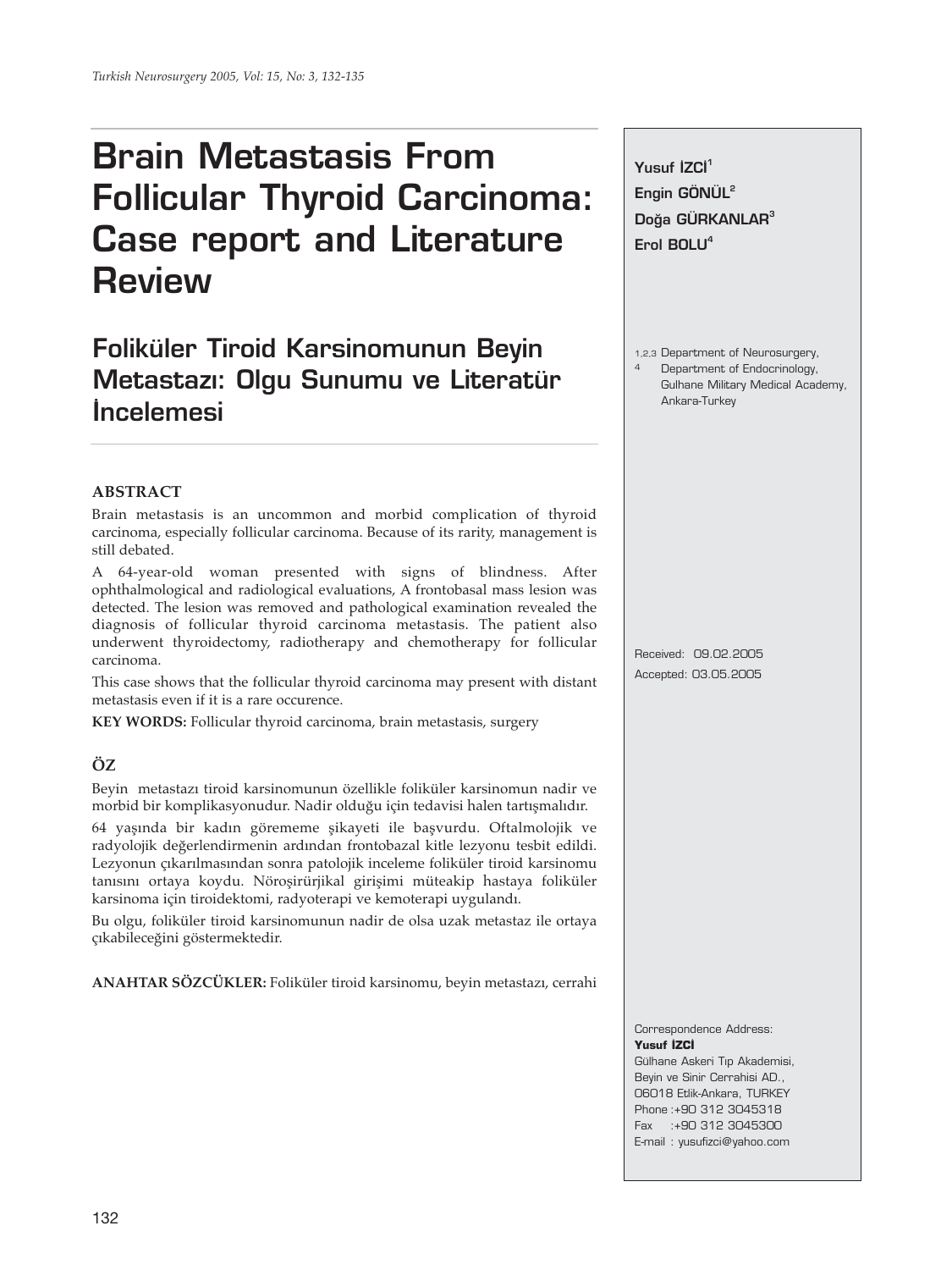## **INTRODUCTION**

Follicular thyroid carcinoma (FTC) is a welldifferentiated tumor, originates in follicular cells and is the second most common cancer of the thyroid after papillary carcinoma. Despite its welldifferentiated characteristics, follicular carcinoma may be overtly or minimally invasive. In fact, FTC may spread easily to other organs, and metastasis is most common in the lung and bone, followed by the brain, the liver and other sites in descending order of frequency (3).

We report a patient with FTC who presented with brain metastasis. She underwent radiotherapy and chemotherapy following surgery for brain metastasis and on the thyroid. We analyze the clinical, radiological and pathological characteristics and discuss relevant medical reports.

#### **CASE REPORT**

A 64-year-old woman presented with a 2-year history of headache and loss of vision. She had been examined previously by an ophthalmologist and undergone medical treatment. Because of her dramatically worsened clinical condition, she was referred to our department for further evaluation. There was no family history of cancer. The neurological examination revealed bilateral homonymous hemianopsia and her fundoscopic examination showed bilateral papiledema.

After the neurological assessment, she underwent radiological evaluation with computed tomography (CT) and magnetic resonance imaging (MRI). The cranial CT scan of the patient demonstrated a hyperdense mass lesion involving the frontal lobe, ethmoid sinus and sphenoid sinus. There was no ventricular involvement. No hydrocephalus was noted but there was significant edema. CT scan of the sella turcica was also performed and revealed invasion of mass lesion at the right site of the pituitary region. Cranial MRI showed a hyperintense mass lesion located in the frontobasal region (Figures 1A and 1B).

After the radiological evaluation, a bifrontal craniotomy was performed. A soft gray mass lesion was observed covering the right internal carotid artery (ICA) and all sellar regions. The tumor was removed subtotally to protect the right ICA. After the initial removal of mass lesion, a dural dissection through the right site of sphenoid sinus was performed and the tumor was released from the sinus mucosa, both optic nerves and the frontal sinus wall.



**Figure 1A:** The axial T1-weighted MRI scan of the patient showing the contrast enhancing mass lesion in the sella turcica and right temporal lobe.



**Figure 1B:** The sagittal T1-weighted MRI scan of the patient showing the contrast enhancing mass lesion in the sella turcica, sphenoid sinus and extending toward the frontal lobe.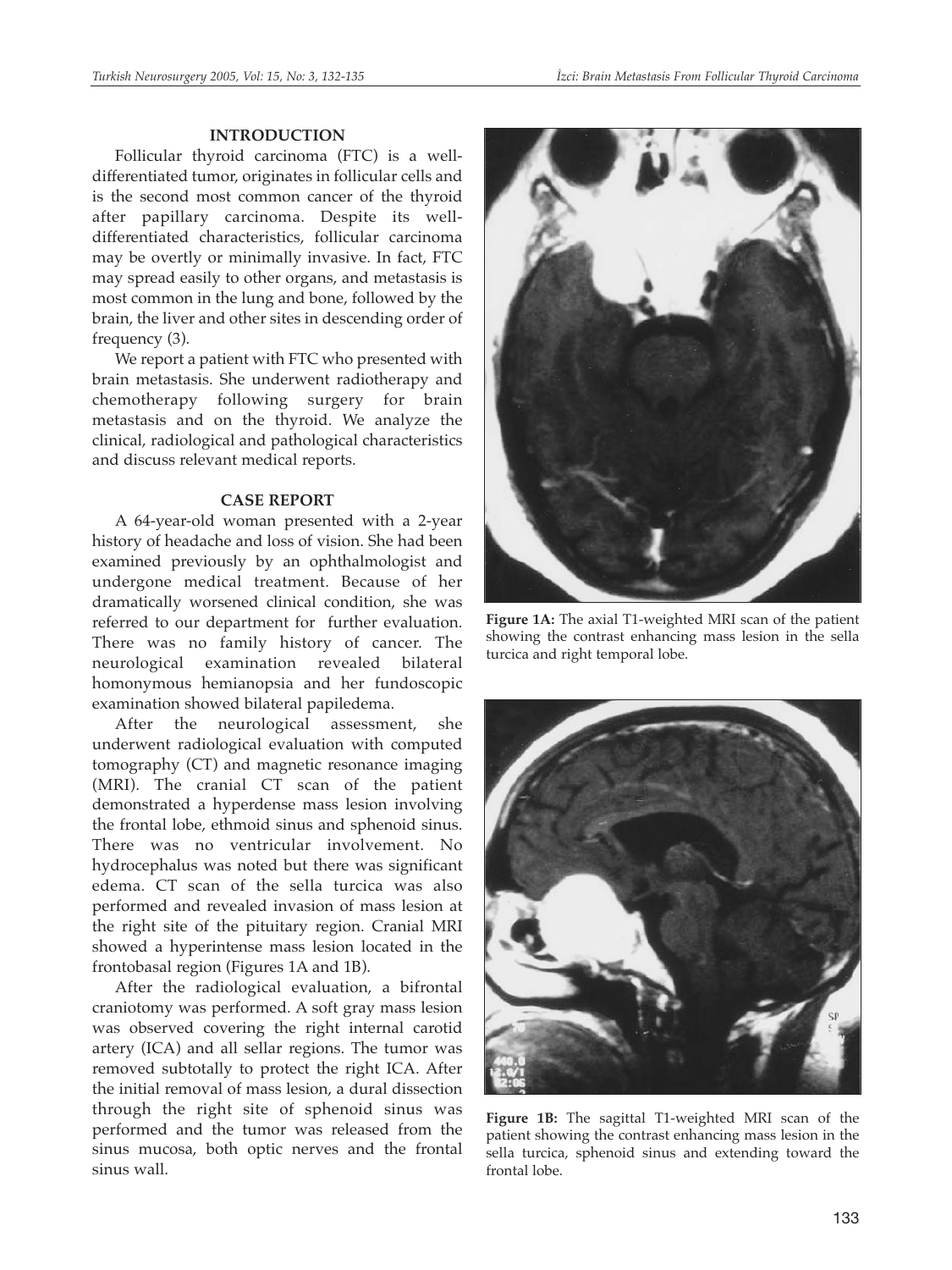Histopathological examination of the specimen confirmed the diagnosis of follicular thyroid carcinoma metastasis. Small follicles filled with colloid were observed in the tumor specimens after applying hematoxylin and eosin (Figure 2A). Immunoperoxidase staining of tumor cells showed thyroglobulin immunopositivity which confirmed the thyroid origin of the tumor (Figure 2B).

After the operation, the patient underwent evaluation of thyroid gland with ultrasound which revealed calcified semisolid nodules in the thyroid lobes. The patient was referred to the department of surgery and she underwent radiotherapy and chemotherapy following total thyroidectomy. She is still alive without recurrence at the time of this writing.



**Figure 2A:** Metastatic malignant tumoral lesion excised from frontal lobe showing small follicles with colloid. (Hematoxylin&Eosin, X100)



**Figure 2B:** Thyroglobulin immunopositivity of the metastatic tumor cells confirmed the thyroid origin. (Immunoperoxidase stain, X200)

# **DISCUSSION**

The intracranial compartment is a common site of metastatic cancer. The importance of intracranial metastasis is, however, not primarily due to its frequent occurrence but to the fact that the large majority of the new foci become symptomatic. Compared with the other organs, such as the lung and liver, in which the incidence of metastasis is even higher, the manifestations of metastases affecting the brain are usually more overt and disabling and if untreated, tend to be rapidly lethal. For these reasons, brain metastasis demands prompt diagnostic and therapeutic attention (4).

Approximately 16 to 18 percent of cancer patients develop brain metastases, and intracranial metastases represent the only site of cancer in about 9 percent. Because of their prevalance or unusual frequency, brain metastases originating from cancer of the lung, breast, colon and kidney and from melanoma are of special interest (8). Metastasis from thyroid carcinoma is rare and represents 0.1-5% of cases in reported series (1, 2, 5).

Thyroid carcinoma may be classified into two types, depending upon whether the lesion arises in the thyroid follicular epithelium or from the parafollicular or C cells. The carcinomas of follicular epithelium are classified into three groups according to the histological differention as follows: papillary carcinoma, follicular carcinoma and anaplastic carcinoma. Follicular carcinoma histologically mimics normal thyroid tissue. This lesion usually undergoes early hematogenous spread and the patient may present with a distant metastasis, usually in the lung or bone (13). This type of carcinoma is generally seen in the elderly females, primarily having longstanding non-toxic multinodular goitre (50.2%), solitary thyroid nodule (44.2%) and rarely in patients with endemic goitre (9). Neoplasm is probably induced by chronically elevated thyroid-stimulating hormone (TSH) levels. Follicular carcinoma in patients over 45 years of age has a more aggressive course.

All follicular neoplasms should be regarded as potential malignant. 2-5% of the follicular neoplasms have distant metastases outside the neck and mediastinum at the time of diagnosis. Metastatic potential is generally a function of primary tumor size and is common in tumors with gross breaching of tumor pseudocapsule or extensive involvement of blood vessels (major capsular invasion). There are